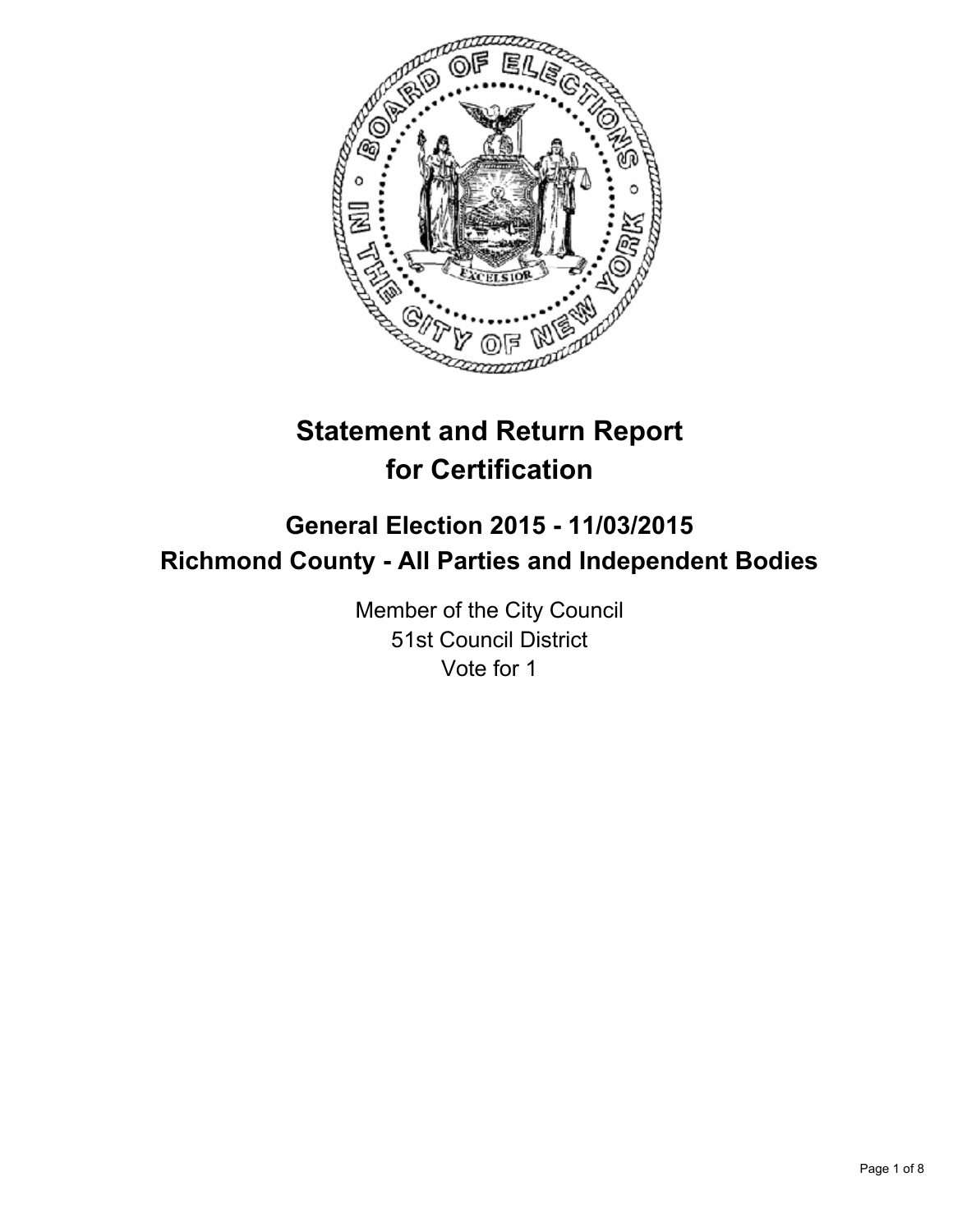

| <b>PUBLIC COUNTER</b>                                    | 8,947                   |
|----------------------------------------------------------|-------------------------|
| <b>EMERGENCY</b>                                         | 1                       |
| ABSENTEE/MILITARY                                        | 401                     |
| <b>AFFIDAVIT</b>                                         | 28                      |
| <b>Total Ballots</b>                                     | 9,377                   |
| Less - Inapplicable Federal/Special Presidential Ballots | 0                       |
| <b>Total Applicable Ballots</b>                          | 9,377                   |
| JOSEPH C. BORELLI (SOUTH SHORE FIRST)                    | 6,864                   |
| AKARON ROSSKAMM (WRITE-IN)                               | 1                       |
| ALAN CATANEO (WRITE-IN)                                  | 1                       |
| ALEX LUCIANO (WRITE-IN)                                  | 1                       |
| ALEX ZABLOCKI (WRITE-IN)                                 | 1                       |
| ALYSSA D'AGOSTO (WRITE-IN)                               | 1                       |
| ANTHONY GUARTAFIERRO (WRITE-IN)                          | 2                       |
| ANTHONY REINHART (WRITE-IN)                              | 1                       |
| ARMAND CRISPINO (WRITE-IN)                               | 1                       |
| AVRAHUM FEINSTEIN (WRITE-IN)                             | 1                       |
| AVRAHUM FIENSTEIN (WRITE-IN)                             | 4                       |
| BARACK OBAMA (WRITE-IN)                                  | 1                       |
| BERNIE SANDERS (WRITE-IN)                                | 2                       |
| BERT KANNUDO (WRITE-IN)                                  | 3                       |
| BRIAN D. CORTIJO (WRITE-IN)                              | 2                       |
| BRYAN ELLICOTT (WRITE-IN)                                | 7                       |
| CARL GRILLO (WRITE-IN)                                   | 1                       |
| CHRISTOPHER BOWDEN (WRITE-IN)                            | 1                       |
| CHRISTOPHER LANGELOTTI (WRITE-IN)                        | 1                       |
| CHRISTOPHER WALSH (WRITE-IN)                             | 5                       |
| CLIFFORD HAGAN (WRITE-IN)                                | 6                       |
| CLYDE MAHONY (WRITE-IN)                                  | 1                       |
| DANIEL LEDDY, JR. (WRITE-IN)                             | 1                       |
| DEE G. VANDERBURG (WRITE-IN)                             | 9                       |
| DICKEY PREIST (WRITE-IN)                                 | $\overline{\mathbf{c}}$ |
| DIMITRI MATOS (WRITE-IN)                                 | 1                       |
| DONALD TRUMP (WRITE-IN)                                  | 1                       |
| DOV MEDINETS (WRITE-IN)                                  | 1                       |
| EDDISON SKERIT (WRITE-IN)                                | 1                       |
| FRANK MORANO (WRITE-IN)                                  | 1                       |
| <b>GEORGE NORMAN (WRITE-IN)</b>                          | 1                       |
| <b>GERALD IANNACCONE (WRITE-IN)</b>                      | 1                       |
| HESHAM EL-MELIGY (WRITE-IN)                              | 2                       |
| IAN WISMANN (WRITE-IN)                                   | 1                       |
| JAMES VERDI (WRITE-IN)                                   | 2                       |
| JOHN DAMATO (WRITE-IN)                                   | 1                       |
| JOHN DORNEY (WRITE-IN)                                   | 2                       |
| JOHN LAVELLE (WRITE-IN)                                  | 1                       |
| JOHN SOLAZZO (WRITE-IN)                                  | 1                       |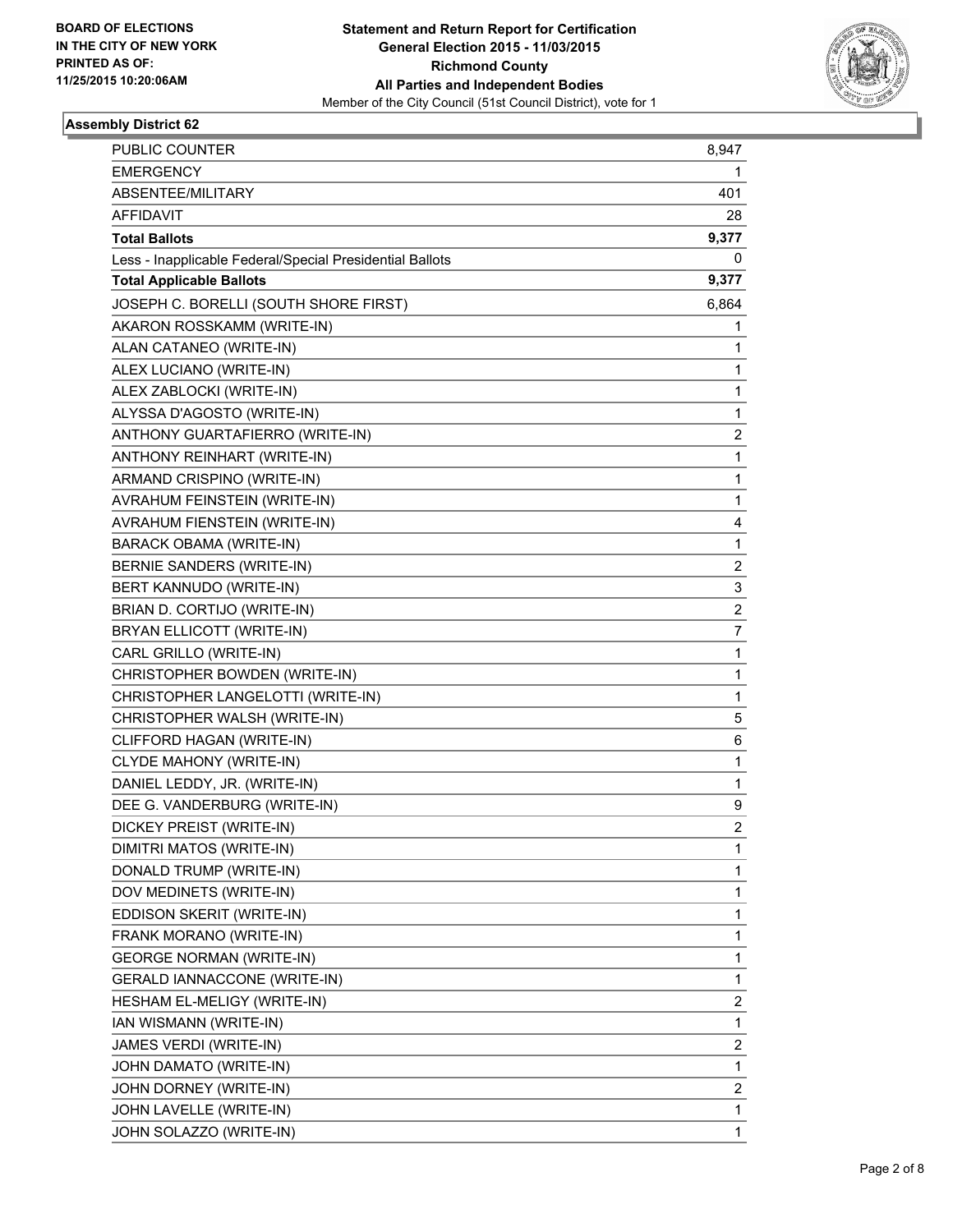

| JONATHAN HERBST (WRITE-IN)         | 1     |
|------------------------------------|-------|
| JOSEPH LUCCI (WRITE-IN)            | 1     |
| JULIENNE VERDI (WRITE-IN)          | 2     |
| KATHLEEN GORMAN (WRITE-IN)         | 1     |
| KEN DEFOREST (WRITE-IN)            | 1     |
| KENNETH BANAMO (WRITE-IN)          | 1     |
| KEVIN CARMINE (WRITE-IN)           | 1     |
| LINDA M. BARBACCA (WRITE-IN)       | 1     |
| LISA CONNERY (WRITE-IN)            | 1     |
| LISA SANSONE (WRITE-IN)            | 1     |
| LOU TOBACCO (WRITE-IN)             | 1     |
| MANUEL ORTEGA (WRITE-IN)           | 3     |
| MARTIN EISENBERG (WRITE-IN)        | 1     |
| MARYANN LAURIA (WRITE-IN)          | 2     |
| MICHAEL DECICCO (WRITE-IN)         | 1     |
| MICHAEL E. MCMAHON (WRITE-IN)      | 2     |
| MICHAEL GRIMM (WRITE-IN)           | 2     |
| MICHAEL KRUSSKN (WRITE-IN)         | 1     |
| MIKE JONES (WRITE-IN)              | 1     |
| MOSHE BROYDE (WRITE-IN)            | 1     |
| PATRICK GALE (WRITE-IN)            | 1     |
| PATRICK LYNCH (WRITE-IN)           | 1     |
| PAUL R. WEEKS (WRITE-IN)           | 2     |
| PHIL MATTHEWS (WRITE-IN)           | 1     |
| R. D. GUERCIO (WRITE-IN)           | 1     |
| RICHARD TRACY (WRITE-IN)           | 1     |
| ROBERT J. HARTIE (WRITE-IN)        | 1     |
| ROBERT SAUTER (WRITE-IN)           | 1     |
| ROBERT WARN JR. (WRITE-IN)         | 1     |
| RONALD LOV (WRITE-IN)              | 1     |
| ROSEMARIE MANGANO (WRITE-IN)       | 1     |
| RUDOLPH GIULIANI (WRITE-IN)        | 1     |
| RUSSELL GIAMBNOVE (WRITE-IN)       | 1     |
| RYAN MALLOY (WRITE-IN)             | 1     |
| SALVATORE MUSUMECL (WRITE-IN)      | 1     |
| SCOTT RALKO (WRITE-IN)             | 1     |
| SELMAN BLAKAJ (WRITE-IN)           | 1     |
| THOMAS FRASER (WRITE-IN)           | 1     |
| TOM KENT (WRITE-IN)                | 1     |
| UNATTRIBUTABLE WRITE-IN (WRITE-IN) | 25    |
| VINCENT GIARRATANO (WRITE-IN)      | 1     |
| VINCENT PEDRI (WRITE-IN)           | 1     |
| YOSEF SHALOM ROSSCAMM (WRITE-IN)   | 1     |
| <b>Total Votes</b>                 | 7,011 |
| Unrecorded                         | 2,366 |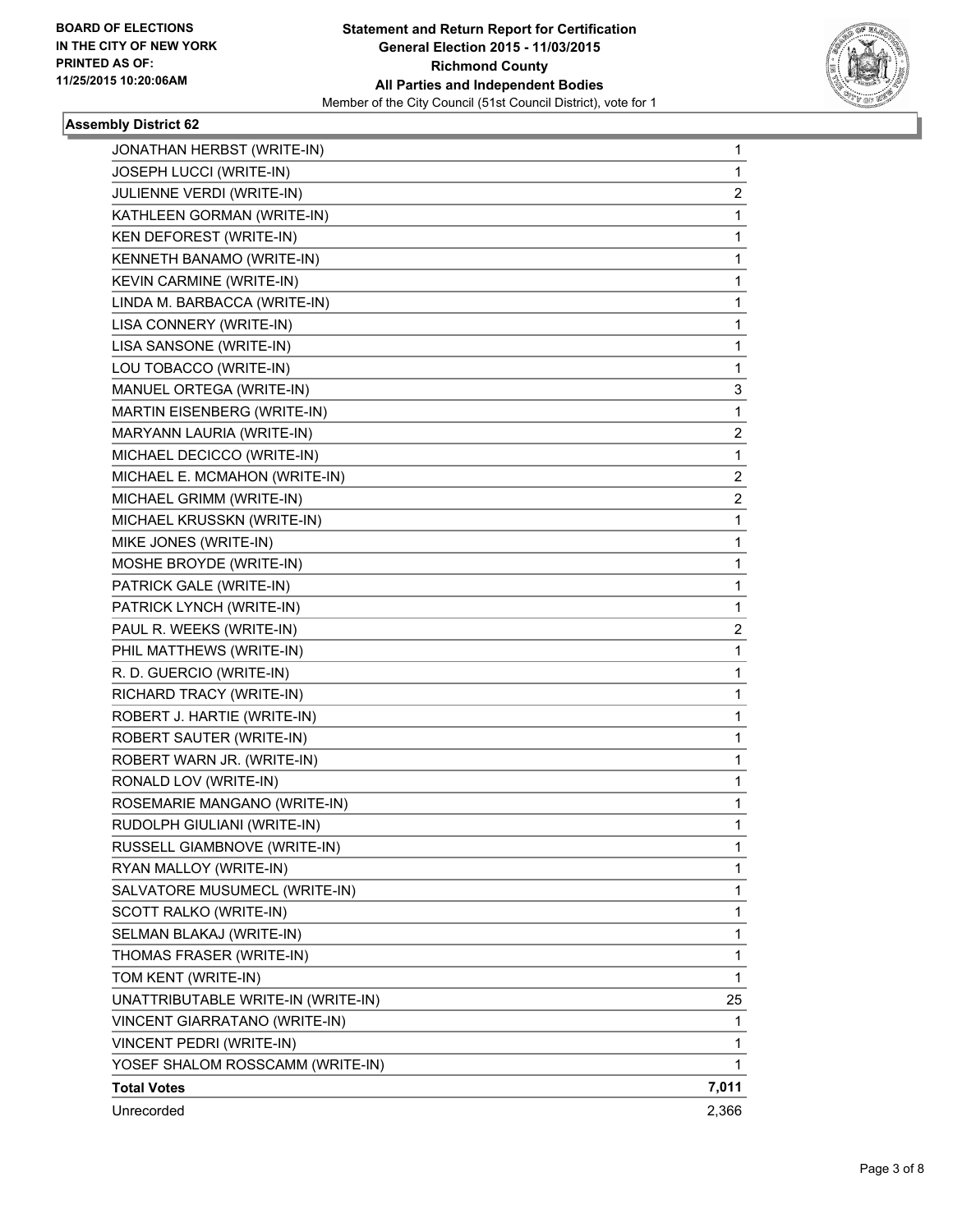

| <b>PUBLIC COUNTER</b>                                    | 1,624          |
|----------------------------------------------------------|----------------|
| <b>EMERGENCY</b>                                         | 0              |
| <b>ABSENTEE/MILITARY</b>                                 | 75             |
| <b>AFFIDAVIT</b>                                         | 6              |
| <b>Total Ballots</b>                                     | 1,705          |
| Less - Inapplicable Federal/Special Presidential Ballots | 0              |
| <b>Total Applicable Ballots</b>                          | 1,705          |
| JOSEPH C. BORELLI (SOUTH SHORE FIRST)                    | 971            |
| AMIR FADL (WRITE-IN)                                     | 4              |
| BERNIE SANDERS (WRITE-IN)                                | 1              |
| BRYAN ELLICOTT (WRITE-IN)                                | $\mathbf{1}$   |
| CHRISTOPHER WALSH (WRITE-IN)                             | 1              |
| HARIO CRESCENCO (WRITE-IN)                               | 1              |
| HESHAM EL-MELIGY (WRITE-IN)                              | 4              |
| JOSHUA GANNON (WRITE-IN)                                 | $\overline{2}$ |
| MICHAEL BROWN (WRITE-IN)                                 | 1              |
| NAEEM SHEIH (WRITE-IN)                                   | 1              |
| PHILIP BAUCH (WRITE-IN)                                  | 1              |
| RICHARD BELL (WRITE-IN)                                  | 1              |
| ROBERT DIAZ (WRITE-IN)                                   | 1              |
| ROBERT NOIST (WRITE-IN)                                  | 1              |
| UNATTRIBUTABLE WRITE-IN (WRITE-IN)                       | 2              |
| <b>Total Votes</b>                                       | 993            |
| Unrecorded                                               | 712            |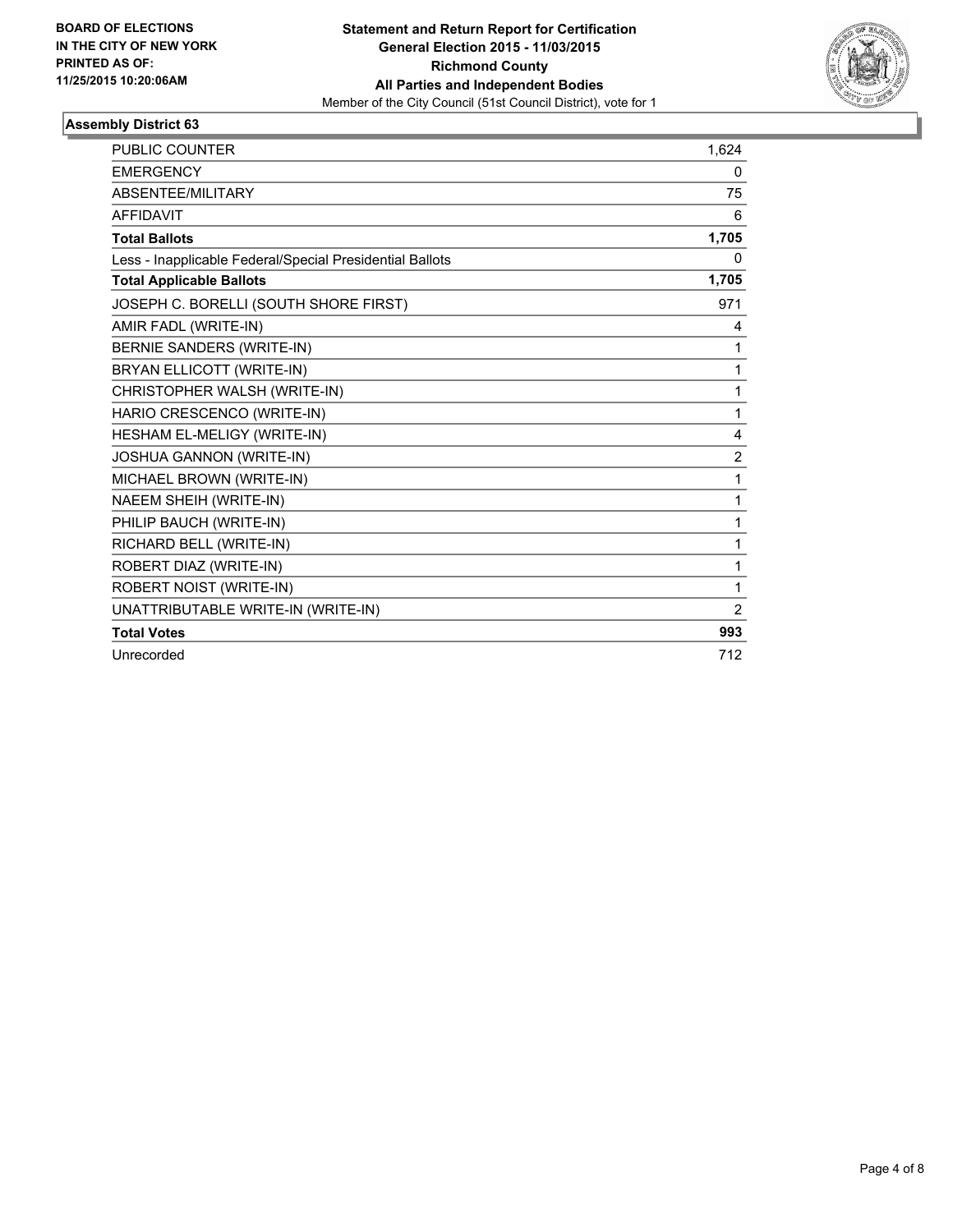

| <b>PUBLIC COUNTER</b>                                    | 1,828          |
|----------------------------------------------------------|----------------|
| <b>EMERGENCY</b>                                         | 0              |
| ABSENTEE/MILITARY                                        | 87             |
| <b>AFFIDAVIT</b>                                         | 5              |
| <b>Total Ballots</b>                                     | 1,920          |
| Less - Inapplicable Federal/Special Presidential Ballots | 0              |
| <b>Total Applicable Ballots</b>                          | 1,920          |
| JOSEPH C. BORELLI (SOUTH SHORE FIRST)                    | 1,276          |
| ARJUR KRUSI (WRITE-IN)                                   | 1              |
| <b>BOBBY ZAHN (WRITE-IN)</b>                             | 1              |
| <b>BRENDAN LANTRY (WRITE-IN)</b>                         | $\mathbf{1}$   |
| BRYAN ELLICOTT (WRITE-IN)                                | 5              |
| CARMINE ALOIA (WRITE-IN)                                 | 1              |
| CLIFFORD HAGAN (WRITE-IN)                                | 1              |
| DAN STAEHS (WRITE-IN)                                    | 1              |
| ERIC WEBER (WRITE-IN)                                    | 1              |
| FRED N. MARINO (WRITE-IN)                                | $\overline{c}$ |
| <b>GEORGE BUSH (WRITE-IN)</b>                            | $\mathbf{1}$   |
| HENRY J. BARDEL (WRITE-IN)                               | $\overline{2}$ |
| JOE LABARBERA (WRITE-IN)                                 | $\mathbf{1}$   |
| MARCELE LANZA (WRITE-IN)                                 | 1              |
| MICHAEL REILLY (WRITE-IN)                                | 1              |
| MIKE POBEQIA (WRITE-IN)                                  | 1              |
| TIMOTHY MCPANTLIN (WRITE-IN)                             | 1              |
| UNATTRIBUTABLE WRITE-IN (WRITE-IN)                       | 6              |
| VINCENT MULVEY (WRITE-IN)                                | 1              |
| <b>Total Votes</b>                                       | 1,305          |
| Unrecorded                                               | 615            |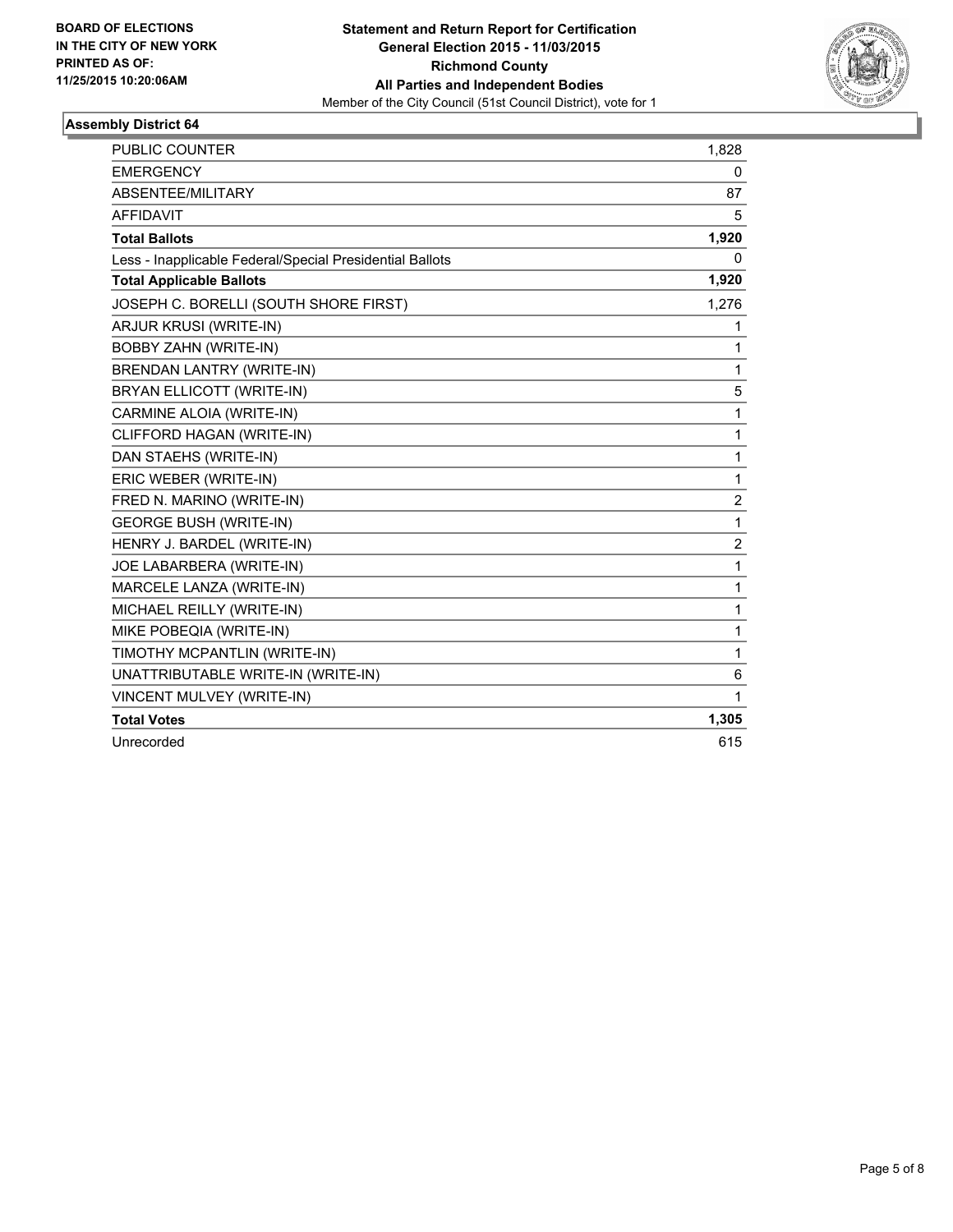

## **Total for Member of the City Council (51st Council District) - Richmond County**

| <b>PUBLIC COUNTER</b>                                    | 12,399                  |
|----------------------------------------------------------|-------------------------|
| <b>EMERGENCY</b>                                         | 1.                      |
| ABSENTEE/MILITARY                                        | 563                     |
| AFFIDAVIT                                                | 39                      |
| <b>Total Ballots</b>                                     | 13,002                  |
| Less - Inapplicable Federal/Special Presidential Ballots | 0                       |
| <b>Total Applicable Ballots</b>                          | 13,002                  |
| JOSEPH C. BORELLI (SOUTH SHORE FIRST)                    | 9,111                   |
| AKARON ROSSKAMM (WRITE-IN)                               | 1                       |
| ALAN CATANEO (WRITE-IN)                                  | 1                       |
| ALEX LUCIANO (WRITE-IN)                                  | 1                       |
| ALEX ZABLOCKI (WRITE-IN)                                 | 1                       |
| ALYSSA D'AGOSTO (WRITE-IN)                               | 1                       |
| AMIR FADL (WRITE-IN)                                     | 4                       |
| ANTHONY GUARTAFIERRO (WRITE-IN)                          | $\overline{\mathbf{c}}$ |
| ANTHONY REINHART (WRITE-IN)                              | 1                       |
| ARJUR KRUSI (WRITE-IN)                                   | 1                       |
| ARMAND CRISPINO (WRITE-IN)                               | 1                       |
| AVRAHUM FEINSTEIN (WRITE-IN)                             | 1                       |
| AVRAHUM FIENSTEIN (WRITE-IN)                             | 4                       |
| <b>BARACK OBAMA (WRITE-IN)</b>                           | 1                       |
| BERNIE SANDERS (WRITE-IN)                                | 3                       |
| BERT KANNUDO (WRITE-IN)                                  | 3                       |
| <b>BOBBY ZAHN (WRITE-IN)</b>                             | 1                       |
| BRENDAN LANTRY (WRITE-IN)                                | 1                       |
| BRIAN D. CORTIJO (WRITE-IN)                              | 2                       |
| BRYAN ELLICOTT (WRITE-IN)                                | 13                      |
| CARL GRILLO (WRITE-IN)                                   | 1                       |
| CARMINE ALOIA (WRITE-IN)                                 | 1                       |
| CHRISTOPHER BOWDEN (WRITE-IN)                            | 1                       |
| CHRISTOPHER LANGELOTTI (WRITE-IN)                        | 1                       |
| CHRISTOPHER WALSH (WRITE-IN)                             | 6                       |
| CLIFFORD HAGAN (WRITE-IN)                                | 7                       |
| CLYDE MAHONY (WRITE-IN)                                  | 1                       |
| DAN STAEHS (WRITE-IN)                                    | 1                       |
| DANIEL LEDDY, JR. (WRITE-IN)                             | 1                       |
| DEE G. VANDERBURG (WRITE-IN)                             | 9                       |
| DICKEY PREIST (WRITE-IN)                                 | 2                       |
| DIMITRI MATOS (WRITE-IN)                                 | 1                       |
| DONALD TRUMP (WRITE-IN)                                  | 1                       |
| DOV MEDINETS (WRITE-IN)                                  | 1                       |
| EDDISON SKERIT (WRITE-IN)                                | 1                       |
| ERIC WEBER (WRITE-IN)                                    | 1                       |
| FRANK MORANO (WRITE-IN)                                  | 1                       |
| FRED N. MARINO (WRITE-IN)                                | $\mathbf{2}$            |
| <b>GEORGE BUSH (WRITE-IN)</b>                            | 1                       |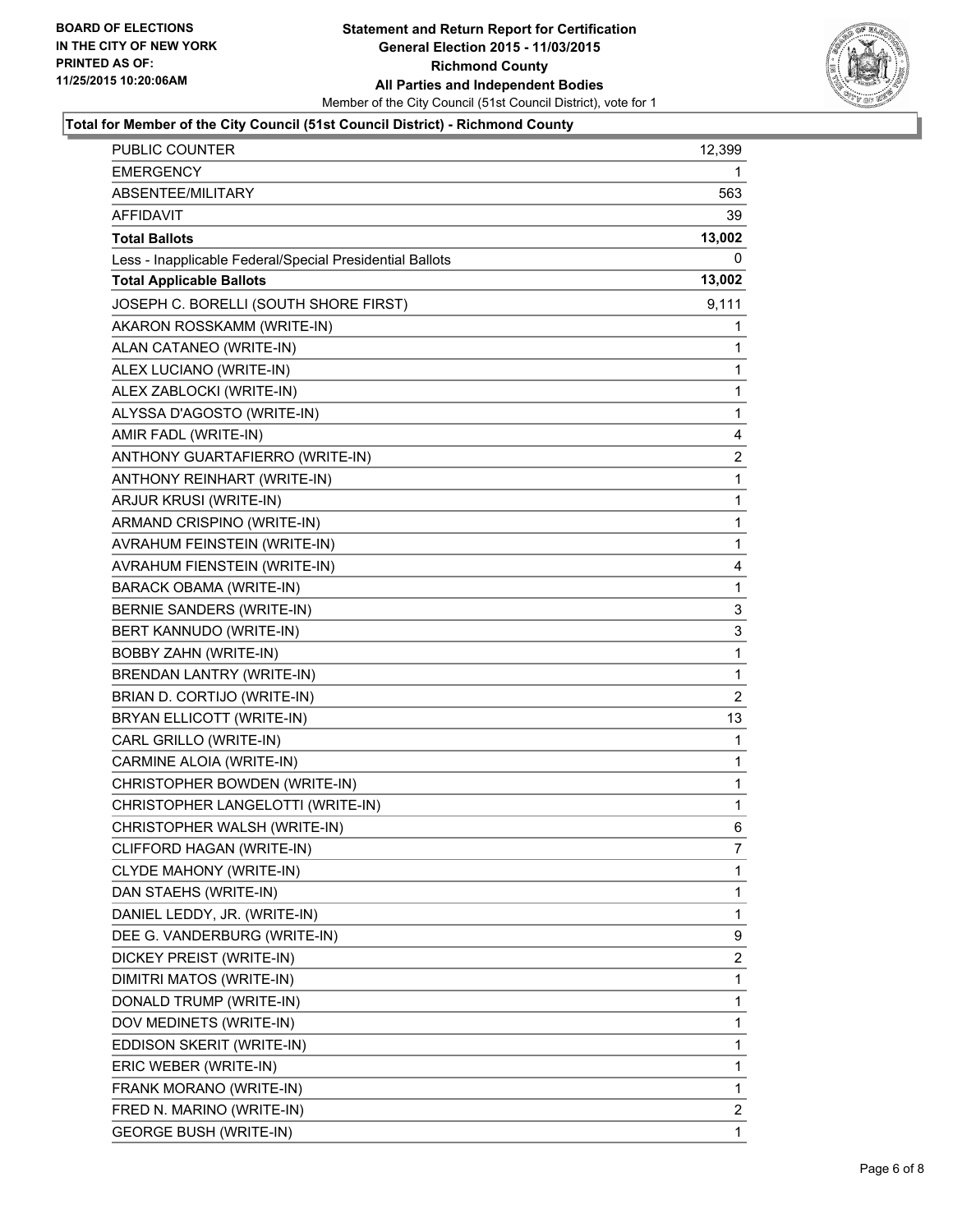

#### **Total for Member of the City Council (51st Council District) - Richmond County**

| <b>GEORGE NORMAN (WRITE-IN)</b>     | 1              |
|-------------------------------------|----------------|
| <b>GERALD IANNACCONE (WRITE-IN)</b> | 1              |
| HARIO CRESCENCO (WRITE-IN)          | 1              |
| HENRY J. BARDEL (WRITE-IN)          | $\overline{2}$ |
| HESHAM EL-MELIGY (WRITE-IN)         | 6              |
| IAN WISMANN (WRITE-IN)              | 1              |
| JAMES VERDI (WRITE-IN)              | 2              |
| JOE LABARBERA (WRITE-IN)            | 1              |
| JOHN DAMATO (WRITE-IN)              | 1              |
| JOHN DORNEY (WRITE-IN)              | 2              |
| JOHN LAVELLE (WRITE-IN)             | 1              |
| JOHN SOLAZZO (WRITE-IN)             | 1              |
| JONATHAN HERBST (WRITE-IN)          | 1              |
| JOSEPH LUCCI (WRITE-IN)             | $\mathbf 1$    |
| JOSHUA GANNON (WRITE-IN)            | $\mathbf{2}$   |
| JULIENNE VERDI (WRITE-IN)           | 2              |
| KATHLEEN GORMAN (WRITE-IN)          | 1              |
| KEN DEFOREST (WRITE-IN)             | 1              |
| KENNETH BANAMO (WRITE-IN)           | 1              |
| KEVIN CARMINE (WRITE-IN)            | 1              |
| LINDA M. BARBACCA (WRITE-IN)        | 1              |
| LISA CONNERY (WRITE-IN)             | 1              |
| LISA SANSONE (WRITE-IN)             | 1              |
| LOU TOBACCO (WRITE-IN)              | 1              |
| MANUEL ORTEGA (WRITE-IN)            | 3              |
| MARCELE LANZA (WRITE-IN)            | 1              |
| MARTIN EISENBERG (WRITE-IN)         | 1              |
| MARYANN LAURIA (WRITE-IN)           | 2              |
| MICHAEL BROWN (WRITE-IN)            | 1              |
| MICHAEL DECICCO (WRITE-IN)          | 1              |
| MICHAEL E. MCMAHON (WRITE-IN)       | $\overline{2}$ |
| MICHAEL GRIMM (WRITE-IN)            | 2              |
| MICHAEL KRUSSKN (WRITE-IN)          | 1              |
| MICHAEL REILLY (WRITE-IN)           | 1              |
| MIKE JONES (WRITE-IN)               | 1              |
| MIKE POBEQIA (WRITE-IN)             | 1              |
| MOSHE BROYDE (WRITE-IN)             | 1              |
| NAEEM SHEIH (WRITE-IN)              | 1              |
| PATRICK GALE (WRITE-IN)             | 1              |
| PATRICK LYNCH (WRITE-IN)            | 1              |
| PAUL R. WEEKS (WRITE-IN)            | 2              |
| PHIL MATTHEWS (WRITE-IN)            | 1              |
| PHILIP BAUCH (WRITE-IN)             | 1              |
| R. D. GUERCIO (WRITE-IN)            | 1              |
| RICHARD BELL (WRITE-IN)             | 1              |
| RICHARD TRACY (WRITE-IN)            | 1              |
|                                     |                |